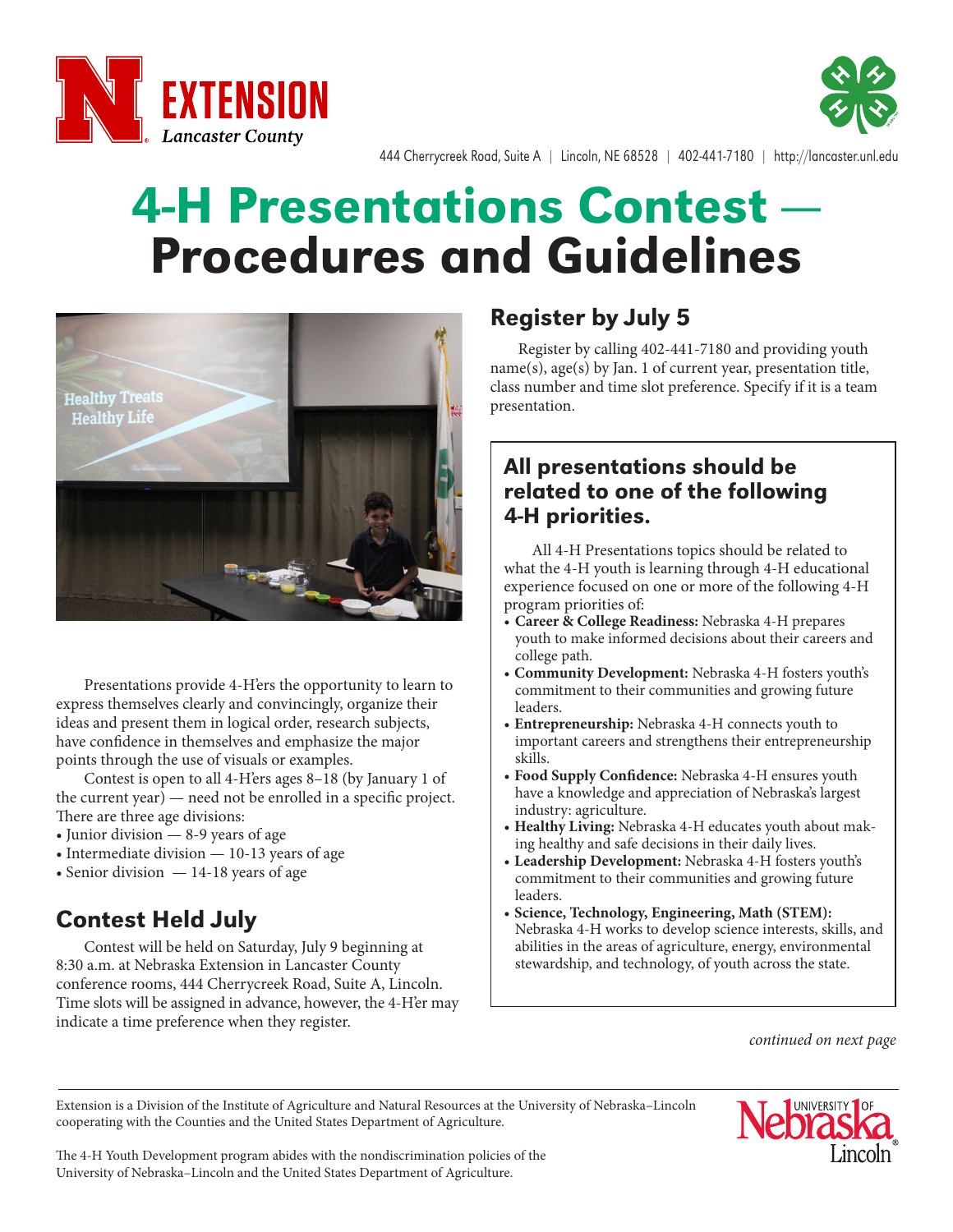# Presentation Classes

There are two classes in which 4-H'ers may present**:**

#### Illustrated Presentation (class B151113)

- An Illustrated Presentation is a live presentation given by an individual or a team of two with a formal talk where youth will use visual aids (such as props, posters, computer-based visuals, handouts, video, etc.) to show and tell others how to do something.
- Time Limit: 3–5 minutes juniors individual, 6–8 minutes intermediate/senior individual, 8–10 minutes team.
- The State Fair top six outstanding presenters will be given a cash award. Cash awards are not given at the county level.

#### 4-H FilmFest (Digital Video) (class B153001).

The 4-H FilmFest is the display of a digital video given by an individual or a team of two that shows the recording, reproducing, and broadcasting of moving visual images. Youth will provide a 1-minute oral introduction (name, background/goal of presentation, intended audience, where presentation could be shared, etc.) followed by the showing of their Digital Video. The only file formats that will be accepted include: .mpeg, .wmv, .mp4, .mov, .ppt, .pptx, or .avi.

 The video may include photos, clip art, animation, text, and/or audio/sound. Any freeware/software program may be used to create the presentation. The following Digital Videos may be entered:

- Video Public Service Announcement: A short video that communicates an educational message focused on a cause, activity, or event (Length: 60 seconds).
- Narrative: A video that tells a fact or fiction story (Length: 3–5 minutes).
- Documentary: A video that presents factual information about a person, event, or process (Length: 3–5 minutes).
- Animation: A video created by techniques that simulate movement from individual images (Length: 3–5 minutes).

**Nebraska 4-H is not planning a state FilmFest in 2022. University of Missouri Extension is planning a national FilmFest 4-H for August 2022, see** 

*https://extension.missouri.edu/programs/missouri-4-h/4-hprojects-opportunities/4-h-opportunities/4-h-filmfest***.**

## Presentation Rules

Presentation topics must be related to 4-H, the member's 4-H experiences, or 4-H project related. Enrollment in the project area in which the participant is making a presentation is not required.

Presentations must include an introduction (the "why" portion of the topic), a body (the "show and tell" portion of the topic), and a conclusion/summary (the "what" portion of the topic).

Participants may be penalized if they exceed the time limits. Live animals of any kind may be used in the presentation.

#### Attire

If possible, participant's attire should correspond with their presentation (be creative!). Otherwise, 4-H attire is encouraged. Participants may come dressed or change in one of the restrooms. When presenting at the State Fair, each participant is required to wear the 4-H chevron, 4-H emblem or 4-H shirt during their presentation.

## At the County Contest

Participants are asked to arrive at least 15 minutes prior to their assigned time. The following equipment will be provided: tables, an easel, PC compatible computer (including the following software: Microsoft Windows Media Player and Microsoft PowerPoint 2016). Each conference room has a built-in projector and audio system. Presenters using computer-based visuals may bring:

- Files on a USB drive or retrieve from cloud storage. Custom fonts downloaded from the Internet may not show up correctly on PowerPoint — it is best to use basic system fonts. **Please avoid using a Lincoln Public Schools PowerPoint file, as it will not be accessible in our building.**
- Their own computer or other equipment as needed, which may contain different software programs and fonts. A standard-sized HDMI port is needed to connect to the conference room's audiovisual equipment. Those bringing Apple devices need to bring their own dongle.

Family or friends may help 4-H members set up for their presentation (and give last minute encouragement).

Family and friends are invited to watch 4-H members' presentations. Note: once a presentation has started, doors are closed and no one may enter until the presentation is finished.

After a presentation, the judge may ask questions and then share comments with the presenter.

# State Presentations Contest

Top presenters ages 10–18 at the county contest will be selected to participate in the state contest held during the Nebraska State Fair.

One 4-H'er or a team from Lancaster County in Illustrated Presentation will be nominated to participate in the State Premier Presenter Contest, a special contest for the best of the best. Participants must be ages 12 & up. Each participant will receive a cash award if they give their presentation at the Nebraska State Fair. A cash award will be given to the State Fair top four outstanding presenters.

Presentations that were given at other state 4-H Contests (for example, State 4-H Horse Stampede Demonstration Contest) or that are entered as another fair exhibit (for example, a computer slideshow presentation in 4-H Engineering Department), are not eligible to compete in the State Fair 4-H Presentations Contest.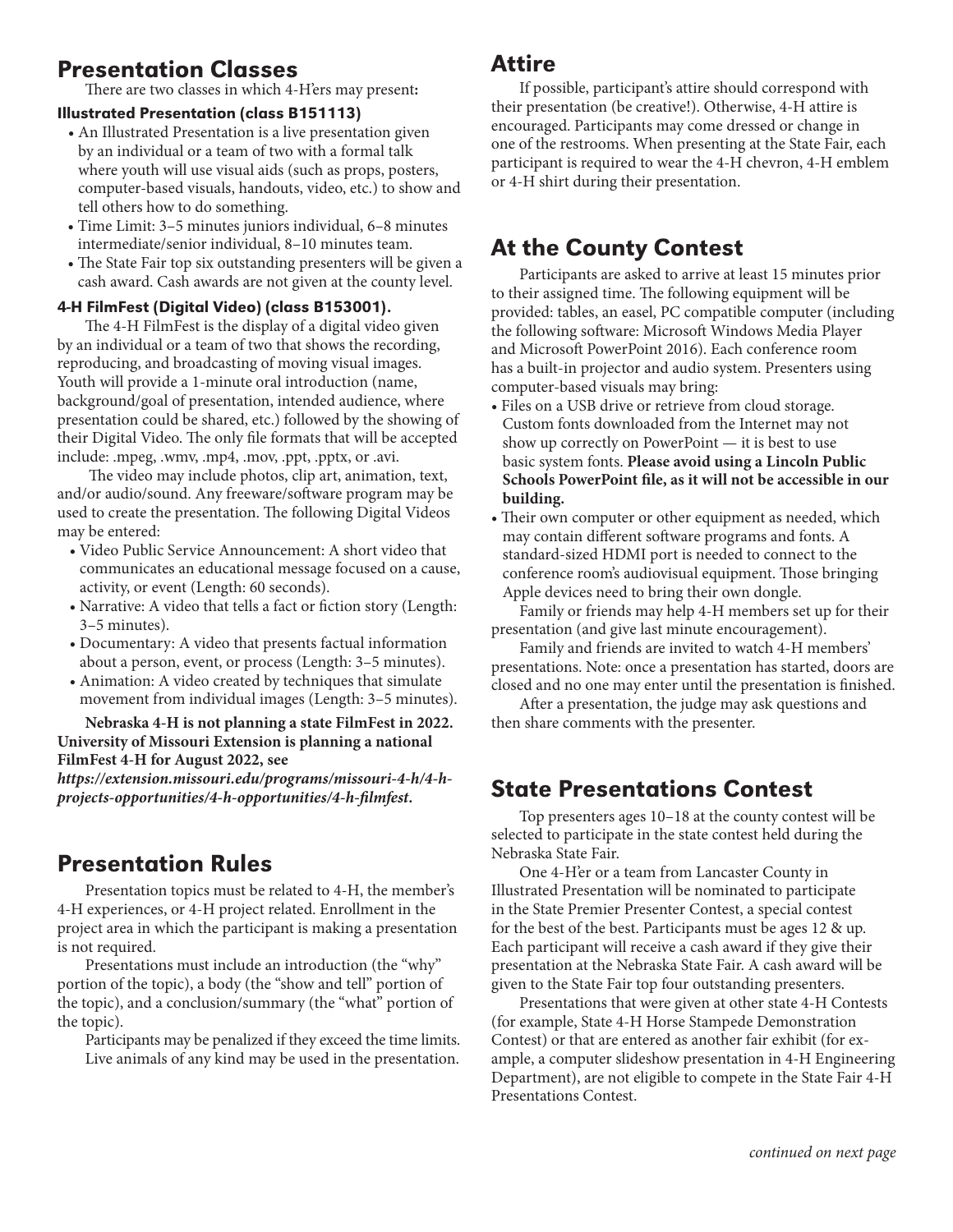# Presentation Static Exhibits

There is no static exhibit component of the Presentations Contest. However, there are three computer exhibits which use presentation software:

- Produce a Computer Slideshow Presentation Unit 2
- Produce an Audio/Video Computer Presentation Unit 3
- How to STEM (Science, Technology, Engineering and Math) Presentation — Unit 3

These exhibits do not require the presence of the exhibitor. See Lancaster County Super Fair Book page 38.

## Additional Information

If you have any questions about the Presentations Contest, please contact Kristin at 402-441-7180.

#### **HELPFUL RESOURCES**

Two YouTube video examples, "4-H Presentations: Presentation<br>(1) Using Audio Visual - Example 1, " and "4-H Presentations: Using Audio Visual - Example 1," and "4-H Presentations: Presentation Using Audio Visual - Example 2" is online at *http://lancaster.unl.edu/4h/Fair.*

# Steps in Developing a Presentation

In a presentation, you teach by showing and explaining things. You can:

- demonstrate how by doing it (a demonstration),
- tell how with the aid of visuals (an illustrated talk),
- or use a combination of demonstrating and telling.

The 4-H FilmFest presentation is digital video and only requires a 1-minute introduction by the participant. This is a form of visual story telling.

Choose the presentation style and method which best fits you and your topic. There is not just one right way for preparing and giving a talk or demonstration; however, the following steps may be helpful.

*Note: While adult support is encouraged, any presentation should be the work of the 4-H member.*

## Select a Topic

Select a subject you know something about and one that lends itself to showing "how to" make or do something, perhaps a hobby or something you like to do. Examples are sewing or woodworking.

Narrow down the subject to a topic which covers only one process, thought or idea. Examples are types of seams or steps for a natural wood finish. Avoid trying to include too much material.

Once the topic has been selected, research it. Find out the most accurate and up-to-date information.

## Develop a Title

Most effective titles are short, descriptive and catchy. A title should suggest the presentation subject without telling the whole story. "Mixing Paints" might be the subject, but a more interesting title is "A Rainbow at Your Fingertips!"

# Develop an Outline

There are three main parts of a presentation: an introduction, body and conclusion.

**Introduction** — Get the audience's attention! Your opening should be interesting, original and clever, but keep it brief to save time for the main body of your presentation. Tell who you are, what you are presenting and why it is important to you and to your audience. Is it a money saver, a time saver, or just what value does it have? A quotation, question, illustration, unusual statement, startling facts, story or poem could be used. Sometimes it is advisable to show your finished product here for the audience to understand what you are going to make or do.

**Body**  $-$  This is the most important part! This is where you go through the steps in the "How to" process. Show each step in a logical order. As each step is presented, tell what you are doing and why the method is being used.

**Conclusion** — This is the summary part. Review the important points of the presentation. Repeat the ways this topic can be valuable. The summary should be brief. The conclusion is an excellent time to tell the audience where you obtained your information and cite your references. (If appropriate, you could do so in the main body.)

Finish your presentation with a closing statement like "I hope you will try this new recipe" or "You too can have a happy, healthy dog if you..."

## Assemble Your Equipment

If you are going to demonstrate how to do something, gather the tools and supplies you will need to do the job. Limit your supply to what you actually need to use. When practical, use transparent equipment to permit the audience to see the material or process (such as transparent mixing bowls). Keep hand or paper towels handy to use if needed.

Some presentations pose special problems, such as a long waiting interval in baking rolls or painting furniture. In this case, it may be best to have material in several stages of completion to show all steps of the process.

*continued on next page*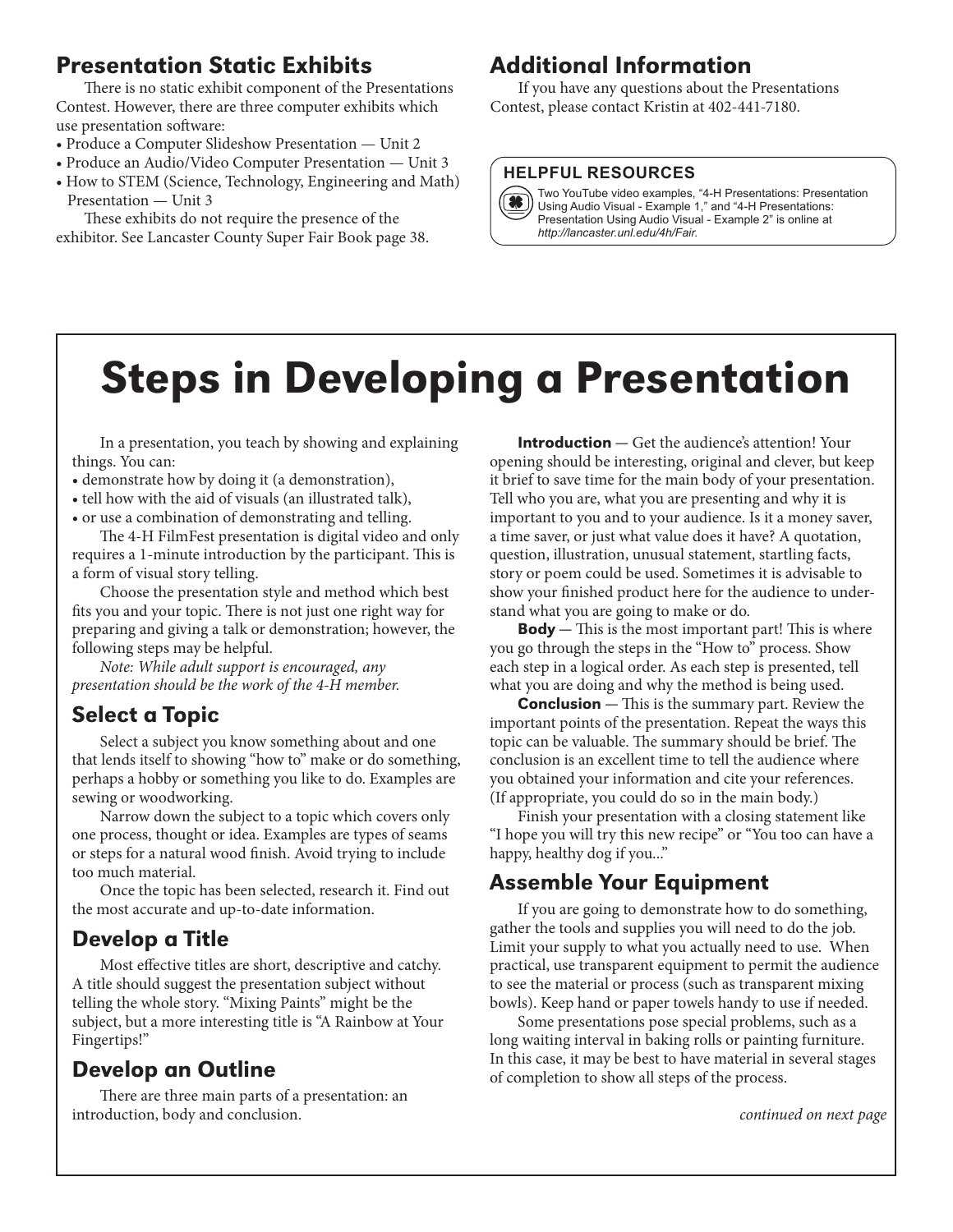*STEPS IN DEVELOPING A PRESENTATION continued from preceding page*

#### Prepare Visual Aids

Use visual aids such as posters and/or PowerPoint slides to emphasize main points. Make sure to include key information such as the ingredients of a recipe, the lumber dimensions for a nail box or the main steps in trimming a lamb.

You can use your outline to serve as the text of your visual aids. The first visual aid should be your title, and the last one should be your summary.

Visual aids should be attractive, brief and clear. Strive for one main point per visual. Use colors which are vivid and stand out. Use images (photographs, illustrations, charts and video) to enhance your message.

Lettering should be large, bold and dark enough to be seen by the audience. Posters should have lettering at least 1-1/2 inches in height — if you use stencils, fill in the gaps. In electronic presentations, use 28 point text or larger. The use of UPPERCASE letters should be limited to titles, headings or where you want to make a point.

## Set the Stage

Keep equipment or supplies away from the front of your presentation space so the audience can see what you are doing. Arrange equipment or supplies not needed immediately on a second table behind the presentation table. Group equipment as much as possible using trays to make it easier to locate and move.

Posters or other visual aids should be on an easel placed to one side. Show posters and slides just for the time or idea needed. Take them down when they do not add to your message. Putting up visuals before they are needed will distract the audience. Easels are available upon request.

During your presentation, it is acceptable to refer to notes — discreetly use note cards or a sheet of paper.

# Writing a Script

You may choose from two ways to expand your outline into a complete presentation:

- 1) write down in detail what you plan to say (this is called a script) and memorize the talking part,
- 2) or use your own words and avoid memorizing if you know how to do each step in the presentation, you can make the talk fit your actions.

In a demonstration, there should not be long periods of "doing" without talking — neither should there be long stretches of speaking without any "doing." Balance what you are "doing" with what you are "saying." Note: Do not try to talk over the noise of a loud motor such as a mixer or drill.

#### Prepare to Answer Questions

After your closing statement, ask the audience if there are any questions. Questions should be repeated or paraphrased before answering. Answer with complete statements, not with "Yes" or "No."

If there is a question you can't answer, it is acceptable to respond "I'm sorry, I don't know the answer. Would you like for me to find the answer and contact you?"

When no more questions are asked, thank the audience and invite them to sample or inspect the finished product.

#### Team Presentation

When giving a team presentation, divide the material so each person has about the same amount to say and do. The member doing the demonstrating should also be doing the talking. The other team member(s) should be standing back and watching the presentation. Shifts between speakers can be done without calling attention to the shift or by finding smooth ways such as "Brenda will now show you how...."

If questions are asked that are not directed to an individual team member, then one team member needs to be prepared to answer the question. The next question should be answered by the partner.

#### Practice, Practice, Practice

Practice your presentation again, and again, and again! How will you handle the materials as you show them? Where will you place them when you put them down?

Talk to, not at, the audience. Practice talking in complete sentences. Avoid trailing off in the middle of a thought. Practice in front of a mirror or use a video camera so you can see how your presentation looks. Practice in front of other people and ask for feedback.

If you have problems with some parts of your presentation, rework it until it goes smoothly.

#### Remember to Have Fun!

The 4-H judges and people in the audience want you to succeed. Try to relax and enjoy yourself!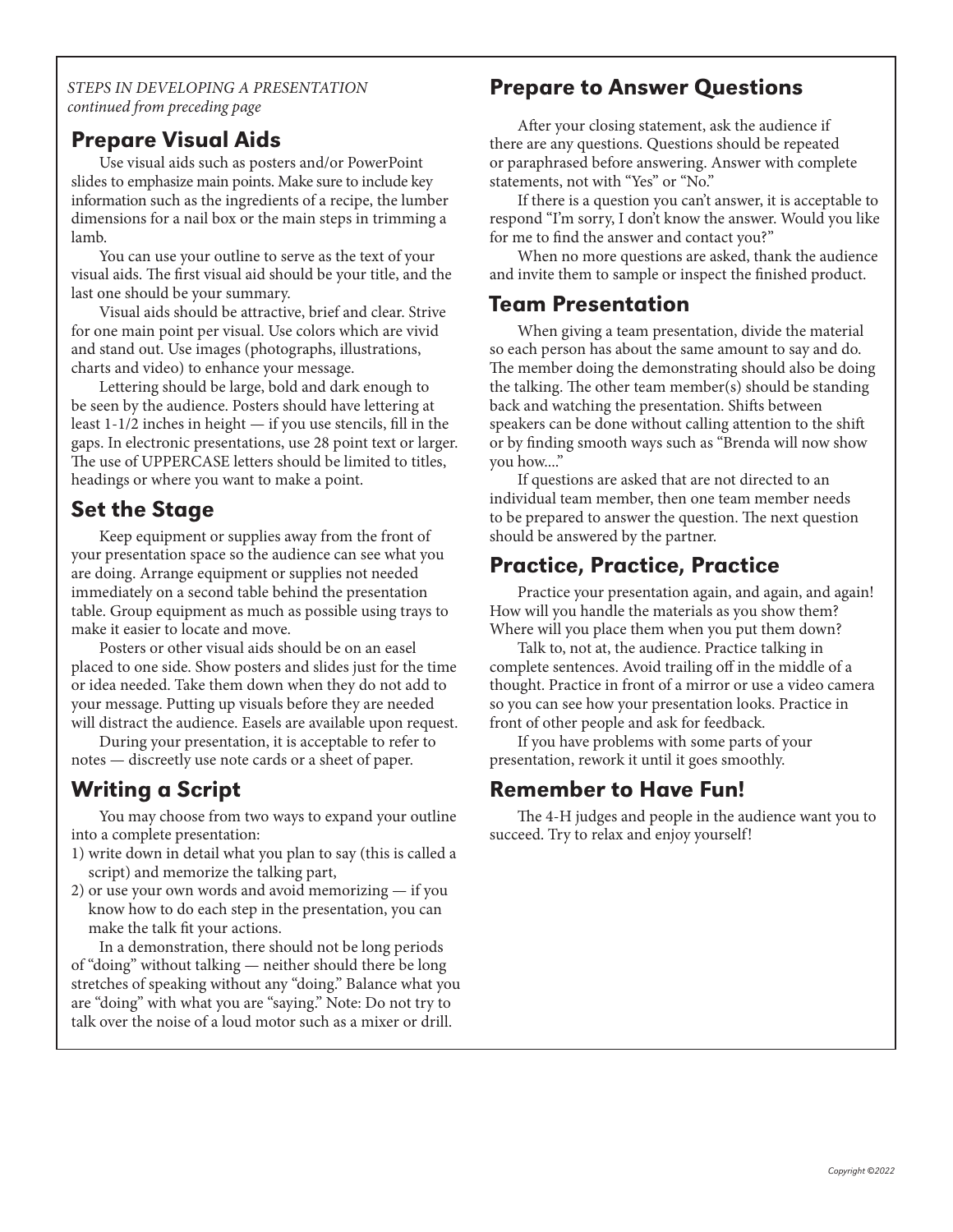

#### **SCORESHEET**

#### **Division 151 | Classes 112, 113**

**EXTENSION** 

| Presentation Time: __________________________                                                                                                                                                                                                                                                                                                             |                                                                                                                                                                                                                               |                                                                                                                          |                                         |     |       |                 |  |  |
|-----------------------------------------------------------------------------------------------------------------------------------------------------------------------------------------------------------------------------------------------------------------------------------------------------------------------------------------------------------|-------------------------------------------------------------------------------------------------------------------------------------------------------------------------------------------------------------------------------|--------------------------------------------------------------------------------------------------------------------------|-----------------------------------------|-----|-------|-----------------|--|--|
|                                                                                                                                                                                                                                                                                                                                                           |                                                                                                                                                                                                                               |                                                                                                                          |                                         |     |       |                 |  |  |
|                                                                                                                                                                                                                                                                                                                                                           | Name: County: County: County: County: County: County: County: County: County: County: County: County: County: County: County: County: County: County: County: County: County: County: County: County: County: County: County: |                                                                                                                          |                                         |     |       |                 |  |  |
|                                                                                                                                                                                                                                                                                                                                                           |                                                                                                                                                                                                                               |                                                                                                                          |                                         |     |       |                 |  |  |
|                                                                                                                                                                                                                                                                                                                                                           |                                                                                                                                                                                                                               | 4-H Educational Priority: $\Box$ Career & College Readiness Science $\Box$ Community Development $\Box$ Entrepreneurship |                                         |     |       |                 |  |  |
|                                                                                                                                                                                                                                                                                                                                                           | $\Box$ Food Supply Confidence $\Box$ Healthy Living                                                                                                                                                                           |                                                                                                                          | □ Leadership Development<br>$\Box$ STEM |     |       |                 |  |  |
| Time Limit: Individual (6-8 minutes), Team (8-10 minutes)                                                                                                                                                                                                                                                                                                 |                                                                                                                                                                                                                               |                                                                                                                          |                                         |     |       |                 |  |  |
| Category                                                                                                                                                                                                                                                                                                                                                  |                                                                                                                                                                                                                               | Purple                                                                                                                   | Blue                                    | Red | White | <b>Comments</b> |  |  |
| 1. Introduction (10%)<br>$\bullet$                                                                                                                                                                                                                                                                                                                        | Attention getter is used to attract audience to space                                                                                                                                                                         |                                                                                                                          |                                         |     |       |                 |  |  |
| Importance and purpose of subject established<br>2. Subject Matter (20%)<br>Presentation clearly relates to how 4-H youth is learning through 4-H<br>$\bullet$<br>experiences or projects.<br>One central theme<br>Information accurate, complete, and practical                                                                                          |                                                                                                                                                                                                                               |                                                                                                                          |                                         |     |       |                 |  |  |
| 3. Presentation (30%)<br>Visuals appropriate and attractive<br>$\bullet$<br>Voice(s) clear and understood, diction<br>Logical sequence<br>Work and talk coordinated<br>Supplies and equipment coordinated<br>Work area neat, orderly and organized<br>Good teamwork (if applicable)<br>Easily viewed by audience<br>Stayed within time limit<br>$\bullet$ | Visuals incorporated into presentation smoothly                                                                                                                                                                               |                                                                                                                          |                                         |     |       |                 |  |  |
| 4. Originality (5%)<br>• Unique and current topic                                                                                                                                                                                                                                                                                                         |                                                                                                                                                                                                                               |                                                                                                                          |                                         |     |       |                 |  |  |
| 5. Achievement of Purpose (15%)<br>Information appropriate for age levels viewing presentation<br>$\bullet$<br><b>Educational value</b><br>Objectives reached                                                                                                                                                                                             |                                                                                                                                                                                                                               |                                                                                                                          |                                         |     |       |                 |  |  |
| 6. Appearance (5%)<br>Grooming, cleanliness<br>$\bullet$<br>Appropriate attire<br>• Enthusiastic<br>7. Questions (5%)                                                                                                                                                                                                                                     |                                                                                                                                                                                                                               |                                                                                                                          |                                         |     |       |                 |  |  |
|                                                                                                                                                                                                                                                                                                                                                           | • Responded to questions accurately and satisfactorily                                                                                                                                                                        |                                                                                                                          |                                         |     |       |                 |  |  |
| 8. Conclusion/Summary (10%)<br>Major points emphasized<br>Reference<br>Definite closing                                                                                                                                                                                                                                                                   |                                                                                                                                                                                                                               |                                                                                                                          |                                         |     |       |                 |  |  |

**Ribbon Placing:** Purple Blue Red White Top Presentation

#### **Overall Comments:**

Extension is a Division of the Institute of Agriculture and Natural Resources at the University of Nebraska-Lincoln cooperating with the Counties and the United States Department of Agriculture.



University of Nebraska-Lincoln Extension educational programs abide with the nondiscrimination policies of the University of Nebraska-Lincoln and the United States Department of Agriculture. @2016